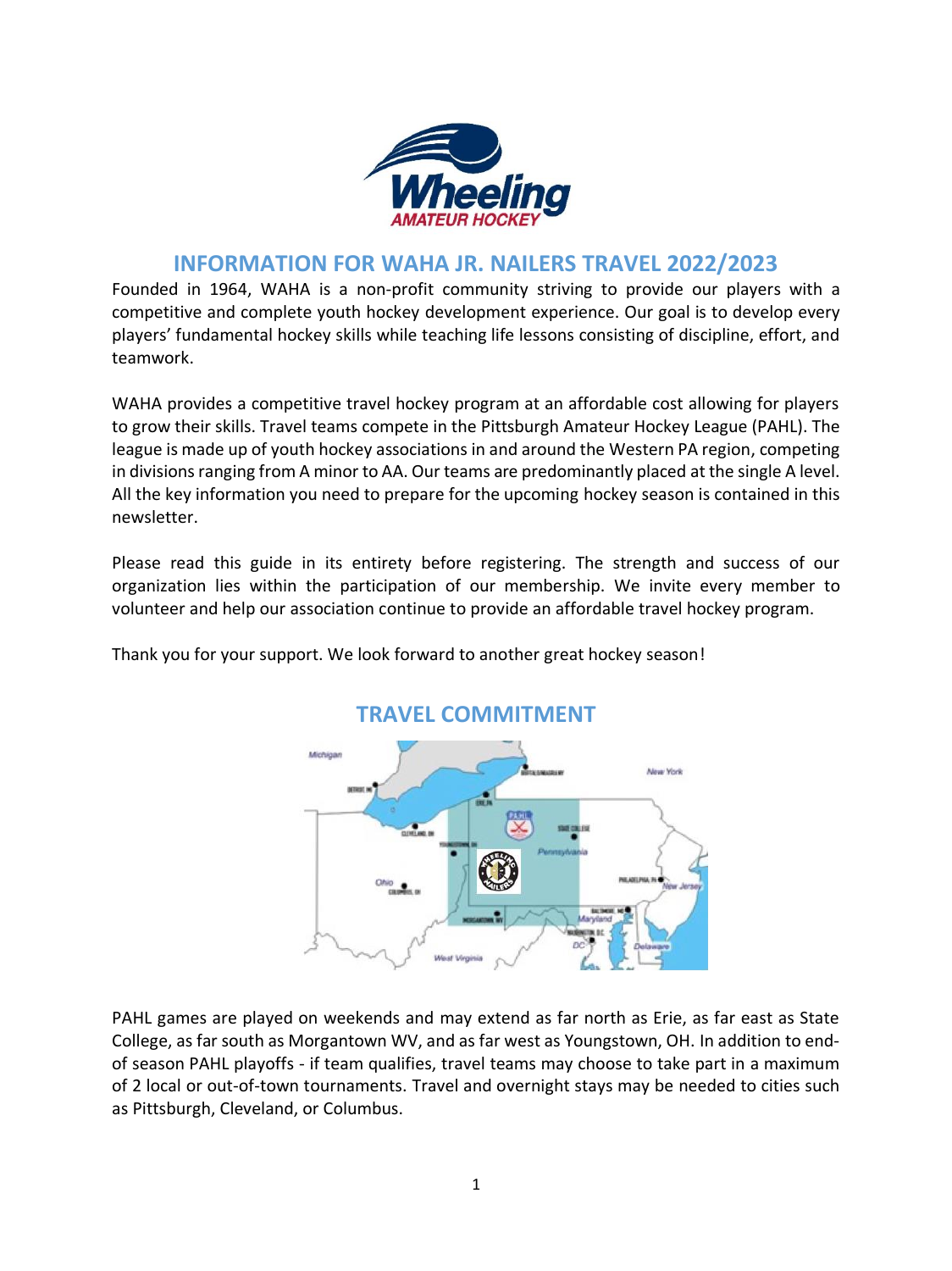# **EVALUATION DETAILS**

# **DAY OF EVALUATION/CHECK-IN**

**Fees due at registration:** All players and goaltenders must bring a \$20 non-refundable evaluation fee. Check made payable to "WAHA".

- $\triangleright$  Arrive at the rink in plenty of time to check in and change.
- $\triangleright$  Have your WAHA contract completed and signed.
- ➢ Turn contract in to the WAHA Treasurer at the registration table with your \$20 check.
- ➢ WAHA practice jerseys will be used for tryouts, if you do not have one, it will be provided to you.

## **EVALUATION ABSENCES**

- $\triangleright$  If a player is going to miss all or part of the evaluation process due to injury, illness or a school-related conflict, **you must still complete the WAHA contract and turn in your deposit.**
- ➢ **Notify: [wheelinghockey@gmail.com](mailto:wheelinghockey@gmail.com)** as early as possible.
- ➢ We will do our best to accommodate a player's absence within the player placement process.

# **REGISTRATION DETAILS**

## **POST-EVALUATIONS: WHAT Happens Next?**

The team assignments will be posted to [http://wvwaha.com](http://wvwaha.com/) on Wednesday April 6, 2022

- $\triangleright$  Players are identified by jersey number only.
- $\triangleright$  Teams are identified by Coach's name.
- ➢ Online Registration opens after team assignments have been posted.

## **SEASON PLAYER FEE: \$950.00.**

- ➢ Fee does not cover equipment/extra tournaments/overnight stays/scrimmages.
- $\triangleright$  Season fee does not cover the annual USA Hockey fee or other membership dues.
- ➢ Girls, U16, U18 fees may vary, depending on season/tournament scheduling.
- $\triangleright$  There are several different payment plans to accommodate families.

## **1. REGISTER WITH USA HOCKEY**

➢ Start by getting a 2022-2023 USA Hockey registration number (IMR). USA Hockey's new season registration opens on April 1 [http://www.usahockeyregistration.com](http://www.usahockeyregistration.com/)

# **2. REGISTER FOR WHEELING JR. NAILERS**

- $\triangleright$  Registration opens online April 6, 2022 for Travel teams.
- $\triangleright$  With your new USA Hockey registration number form handy, go to the WAHA web site at [www.wvwaha.com](http://www.wvwaha.com.prod.sportngin.com/) and register for your WAHA age group. Link with directions from the WAHA home page. Pay the commitment fee after choosing the appropriate payment plan with a credit card online.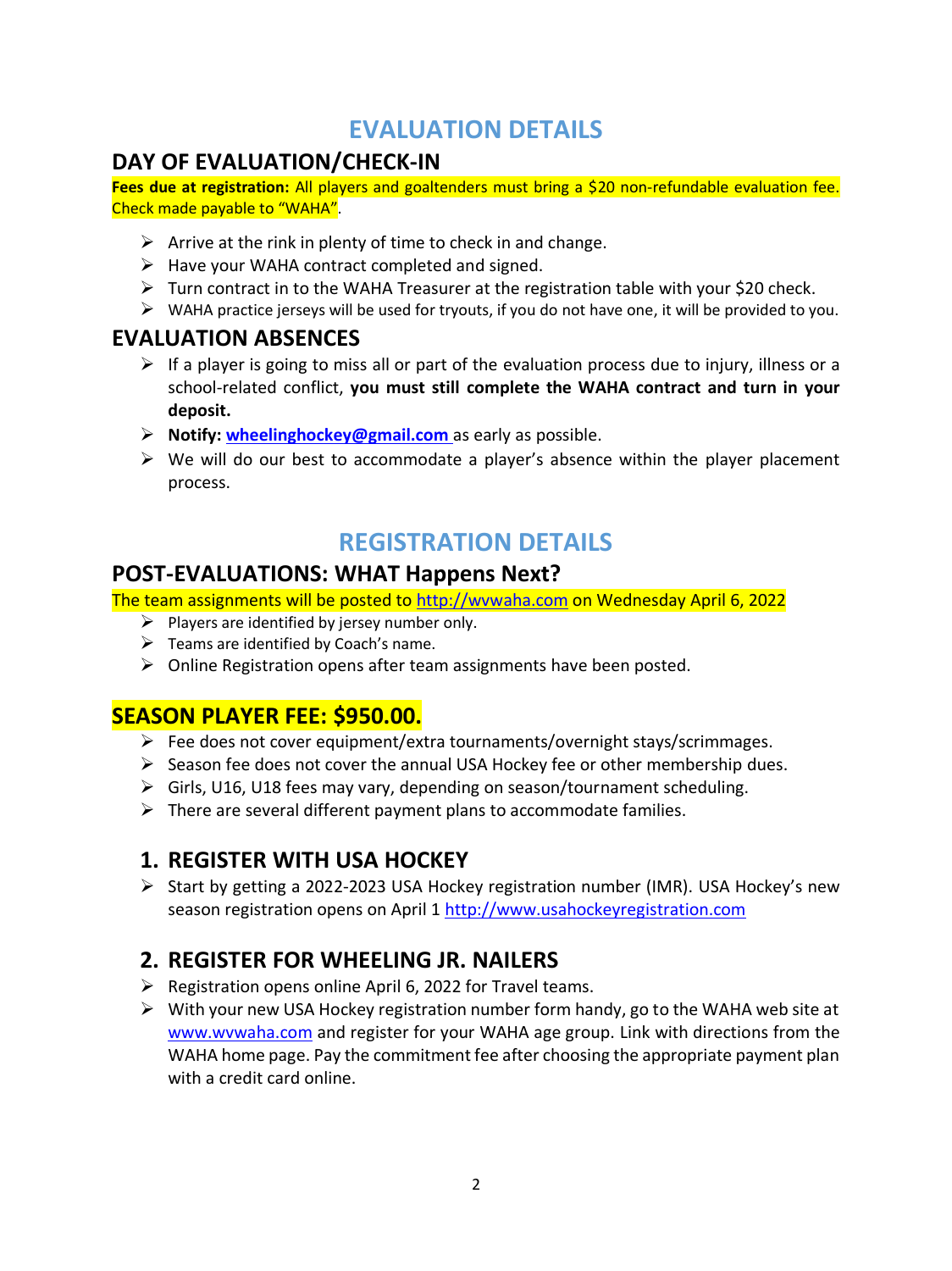## **FINANCIAL OBLIGATIONS**

Satisfaction of all financial obligations to WAHA is the sole responsibility of the player and parent/legal guardian. Any unfulfilled financial obligation shall be the basis of denial of access to all practices, games, tournaments, and other WAHA functions until the obligation is fulfilled.

Membership Fee Requirements, Late Fees and Delinquency: All player membership fees must be paid in full or current if paying via a WAHA approved payment plan (payment dates as determined by the WAHA Treasurer).

Fees are non-refundable and financial obligations due to WAHA may only be waived at the discretion of the WAHA BOD. Situations involving major illness, injury, or hardship will be considered by the WAHA BOD on a case-by case basis.

A \$25 fee will be charged each month that an account is not current. This fee will be applied seven (7) days after notification that an account is not current, if WAHA is unable to collect from the payment method provided due to expired payment method, change of account numbers, or insufficient funds available.

A \$35 fee will be charged to a player's account for any insufficient funds' charges, returned checks, or chargebacks.

WAHA, in partnership with Wheeling Park, has completed Phase 2 of significant renovations in the summer of 2020 at a cost of almost \$1.5 Million. Together, we aim to complete Phase 3 in the next couple of years. Phase 3 includes a  $\frac{3}{4}$  size enclosed additional rink adjacent to the existing WP ice. WAHA will not raise fees this season, but an increase is necessary and forthcoming. We will continue to strive to keep total fees at ½ of nearby associations.

#### **REFUNDS**

**If a player makes a travel team and then decides to leave WAHA, fees WILL NOT BE refunded,**  *except* **if you decline your position before 4:00 PM on May 1, 2022. All declinations must be made by email to [wheelinghockey@gmail.com;](mailto:wheelinghockey@gmail.com) U.S. Mail received by May 1, 2022, at WAHA, Inc., 44-15th Street, Wheeling, WV 26003; or hand delivered prior to 4:00 PM on May 1, 2022, at 44-15th Street, Wheeling, WV 26003 .**

If you haven't declined by the due date you have consented to all obligations in the WAHA contract, including responsibility for paying season player fees. **After the due date WAHA will not release players to other associations before the season fee is paid.** Any player-release after season start must be approved by WAHA's Competition Committee. Players failing to register before the registration period is over, without making prior arrangements are no longer guaranteed to make a team and are at significant risk of losing their roster spots. If a team does not have enough player commitments by the deadline, the team will be cancelled, and any season fees paid will be refunded.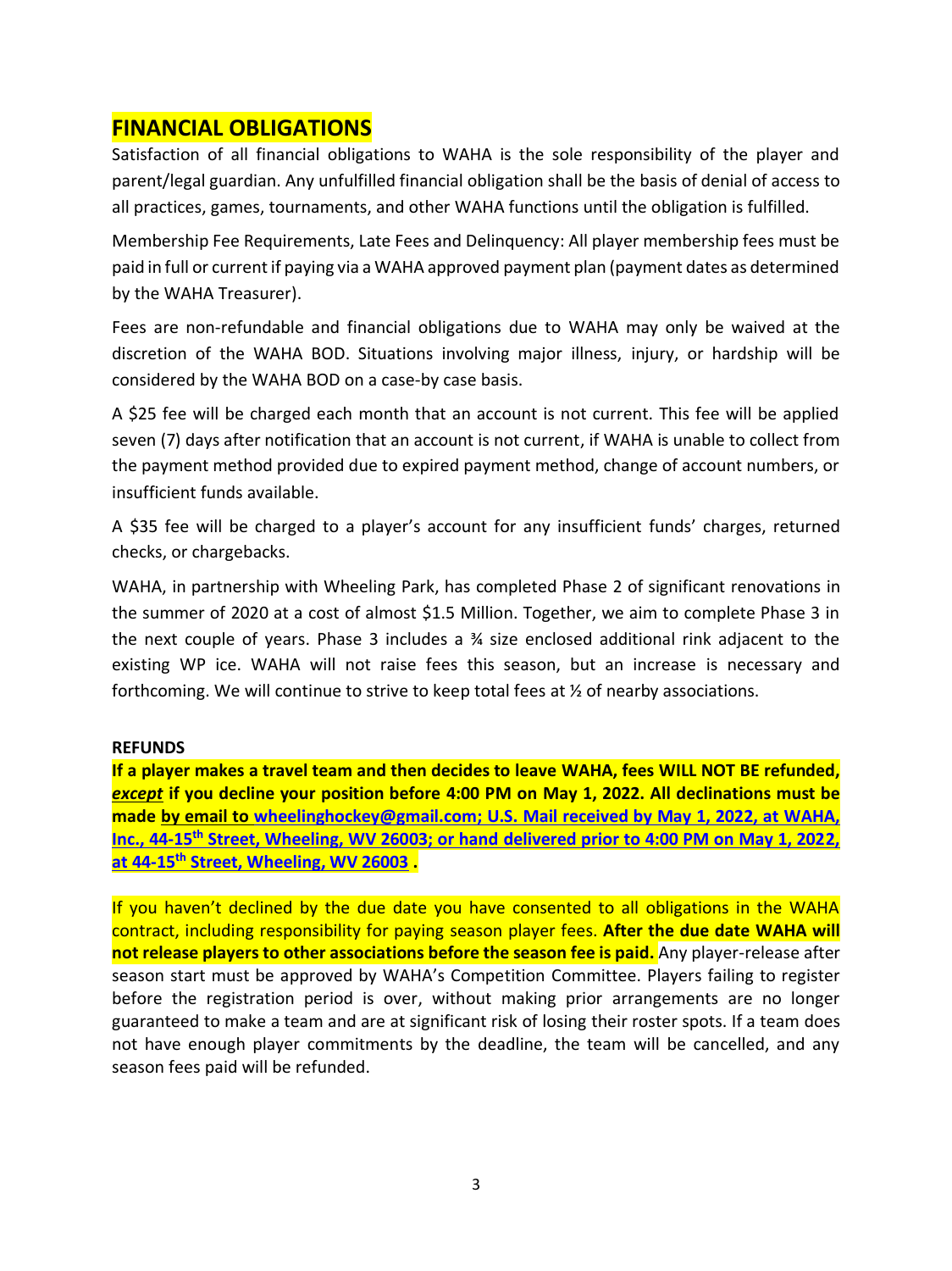# **TRAVEL HOCKEY COST COMPARISON**

## *Rink 1 (nearby competitor) Travel Cost:*

| $\cdots$ $\cdots$                                                              |                                               |  |
|--------------------------------------------------------------------------------|-----------------------------------------------|--|
| <b>Total (U10-U16)</b>                                                         | =\$2,775 excl. unknown team and coaching fees |  |
| Total (U8 - Red, White and Blue)                                               | $= $1,500$                                    |  |
| (socks, 2 jerseys, practice jersey, team-bag, team-warm-ups, team sweat shirt) |                                               |  |
| Uniform estimate:                                                              | \$500                                         |  |
| Coaching Fee:                                                                  | unknown                                       |  |
| Team Fee:                                                                      | unknown                                       |  |
| Organizational Fee U10-U16:                                                    | \$2,150                                       |  |
| Organizational Fee U8:                                                         | \$875                                         |  |
| Tryout fee:                                                                    | \$125                                         |  |

## *Rink 2 (large competitor) Travel Cost:*

| Tryout fee:                 | \$150   |
|-----------------------------|---------|
| Organizational Fee U10-U16: | \$2,425 |
| Team Fee:                   | \$450   |
| Coaching Fee:               | \$350   |
| Uniform estimate:           | \$500   |

(socks, 2 jerseys, practice jersey, team-bag, team-warm-ups, team sweatshirt)

| Total (U10-U16) | $= $3,875$ |
|-----------------|------------|
|                 |            |

## *Wheeling Junior Nailers Travel Cost:*

| Total (U10-U16)                  | $=$ \$970 + uniform cost |
|----------------------------------|--------------------------|
| Total (U8 - Red, White and Blue) | $=$ \$475                |
| Uniform cost:                    | \$180 (U10-U18)          |
| Coaching Fee:                    | None                     |
| Team Fee:                        | None                     |
| Organizational Fee U10-U16:      | \$950                    |
| Organizational Fee U8:           | \$475                    |
| Tryout fee:                      | \$20                     |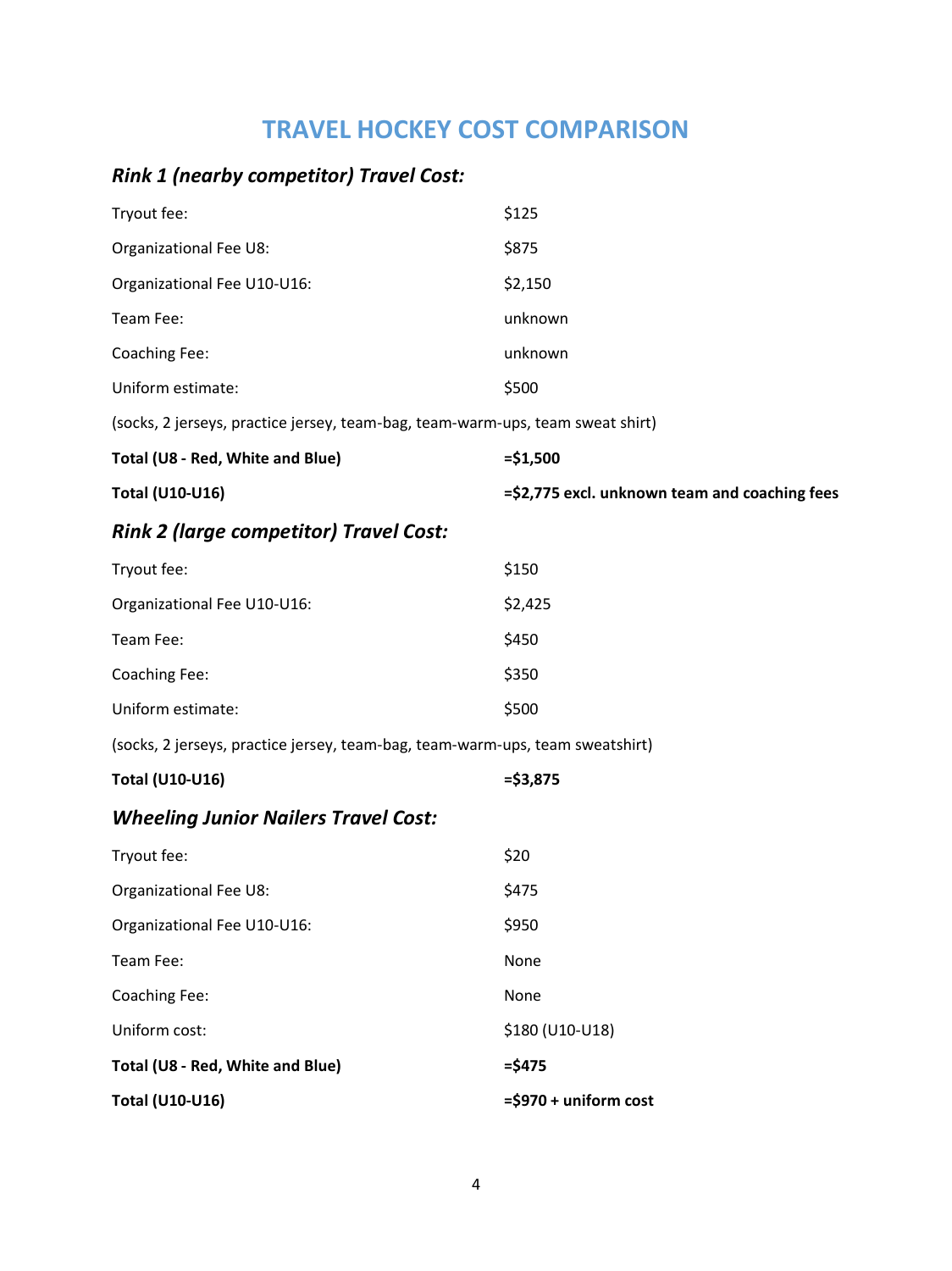# **TEAM COMPOSITION AND ALIGNMENT**

WAHA expects several teams at each age group (U10-U18). We aim to place 11-15 skaters and 2 goalies on each team. Girls, U14 and U18, may place more skaters on each team. Players who fail to register or make arrangements before the registration period ends are at significant risk of losing their roster spots. When team mergers are necessary to support the majority, tardy registrations without prior notice will be the first cuts.

Preseason player and team movements are usually caused by overdue registrations and contract violations. If you want to avoid late team-realignments, do your part by registering on time. Many parents like to play the tryout game where their children try out on multiple teams and hold out as long as possible without communicating intentions to multiple hockey associations. To be clear, we encourage players to compete at the highest level possible and will assist players with AA or AAA placements when appropriate. Be we ask you to be mindful and transparent with your intentions, so you won't leave teammates without a place to play once the season has started.

PAHL teams are selected to divisions by the PAHL placement process, using historical player data and results from preseason games. Team placement decisions are made by PAHL, not WAHA. It is important for players to participate, compete and do well in placement games.

## **PLAYER PLACEMENT**

WAHA team placements are based on what the evaluation committee believes will constitute appropriately assembled teams and level for players. Either a best team, equal level teams, or a combination thereof. By association policy, we do not comment on individual team placements. However, we do offer our players the same advice: If you think the evaluators were wrong, prove it with your game on the lower team. Accept their decision or go elsewhere, but be motivated and determined to train harder, play harder and fight back by improving your standard of play and earn that promotion next season.

Teams will be posted on [www.wvwaha.com.](http://www.wvwaha.com/) For privacy, no minors are posted to the website. Players are identified by evaluation jersey numbers, only the coach is identified by name. Most players will know by social media chatter which team they made within minutes.

Some of our coaches have players in the program and we won't know until after the evaluation process is concluded where those kids are placed. To keep the placement process honest, WAHA can't name parent-coaches until after the evaluation committee picks the teams. Coaches will be announced as teams are posted online unless we are looking to fill the position on a certain team.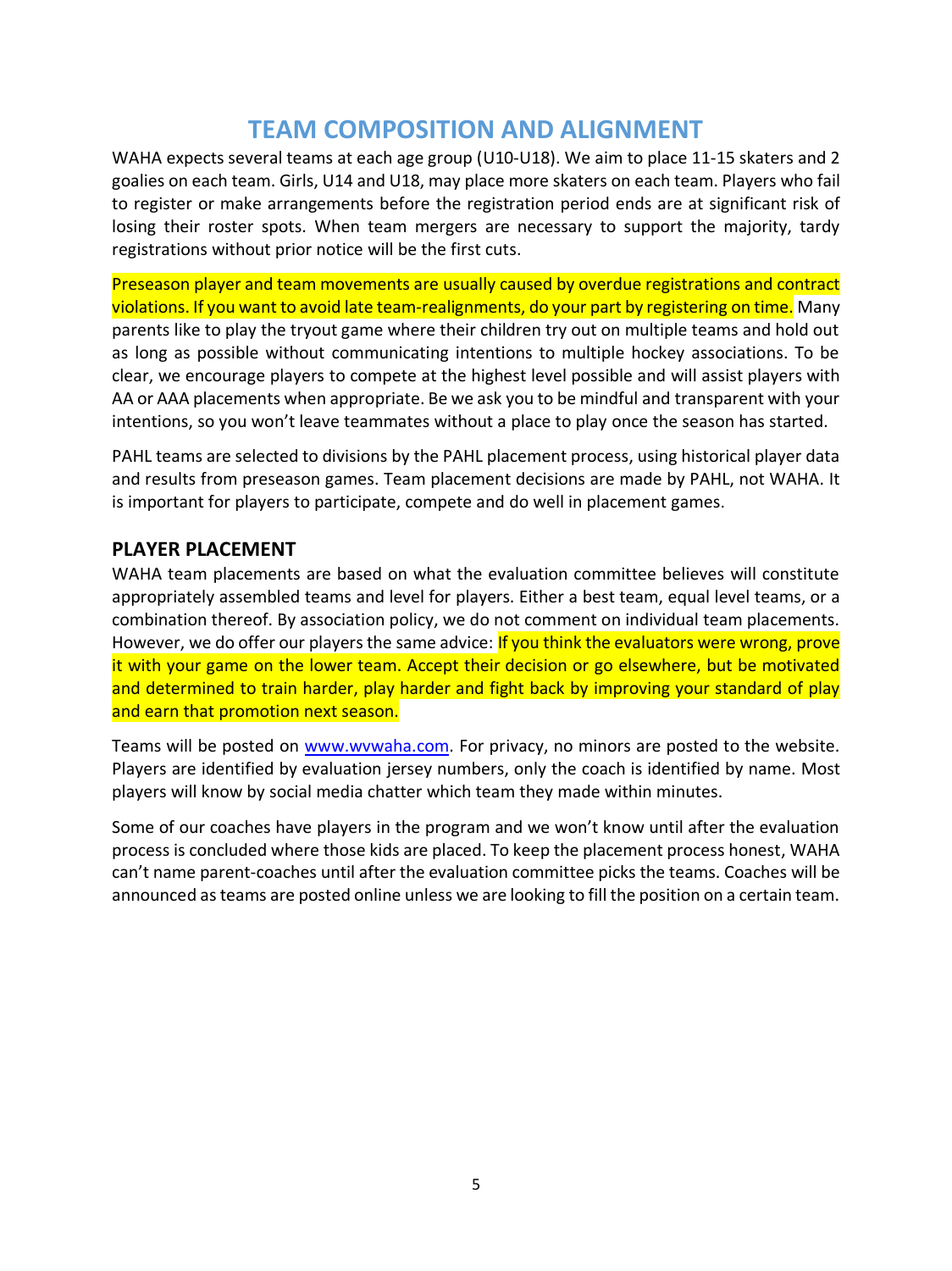## *FAQ: WHAT IS TRAVEL HOCKEY ALL ABOUT?*

#### **WHAT IS TRAVEL HOCKEY?**

Travel hockey is for the player who has enjoyed past in-house hockey seasons and consistently liked the sport enough to move on to the next level to receive additional ice times and instruction. Sometimes, travel is not yet suitable for your child, but as children continue to mature might become a better fit in a year or two. Your child needs to be enthused about the game of hockey and able to compete safely at the appropriate level.

Hockey is a physical sport. Players are carrying sticks in their hands and sharp blades on their feet at high speeds with lots of protective pads and strong emotions. It is necessary to incorporate more demanding discipline than in most other sports for everyone's safety. Both kids and adults take the physicality too far on occasion making it impossible to prevent all injuries from reckless, competitive play. If you, or your player, do not want the physicality or demanding discipline, we strongly encourage you to keep your player in-house for no-contact and less competitive ice hockey.

#### **HOW ARE THE PLAYERS EVALUATED?**

Each evaluator will independently grade each player'sfit for a team by the end of the first session of evaluations. The purpose of evaluations is to identify each player's current and potential skill level, so each player is placed on the appropriate team. Placements are based on what the evaluation committee believes will constitute the appropriately assembled teams and level for individuals, either a best team, equal level teams, or a combination thereof.

### **CAN WE SPEAK TO ANY OF THE EVALUATORS DURING THE EVALUATION PROCESS?**

To maintain their objectivity, all evaluators are prohibited from discussing any aspect of the evaluation process with any parent or player until all team placements are completed. The evaluators are selected for their knowledge of the game, familiarity with the developmental needs of the level being evaluated, and their reputation as objective and impartial evaluators. The process is imperfect and many players mature over the summer, resulting in mistakes being made every year.

#### **WHAT DOES A PLAYER DO IF THEY CANNOT ATTEND ONE OF THE EVALUATION SESSIONS?**

If a player is going to miss the evaluation process due to injury, illness or a school related conflict, you must still complete the WAHA contract and turn in your deposit. You must also notify **[wheelinghockey@gmail.com](mailto:wheelinghockey@gmail.com)** as soon as possible. We will do our best to accommodate a player's absence within the process. It is the responsibility of the player to give notice.

#### **WHAT IF I OWE WAHA OR ANOTHER PAHL ASSOCIATION MONEY?**

All prior season balances with WAHA and other PAHL associations must be settled before a player may be permitted to be evaluated. Team fees are expected to be paid in full no later than October 1<sup>st</sup>. WAHA reserves the right to keep players off the ice until the player-account is in good standing.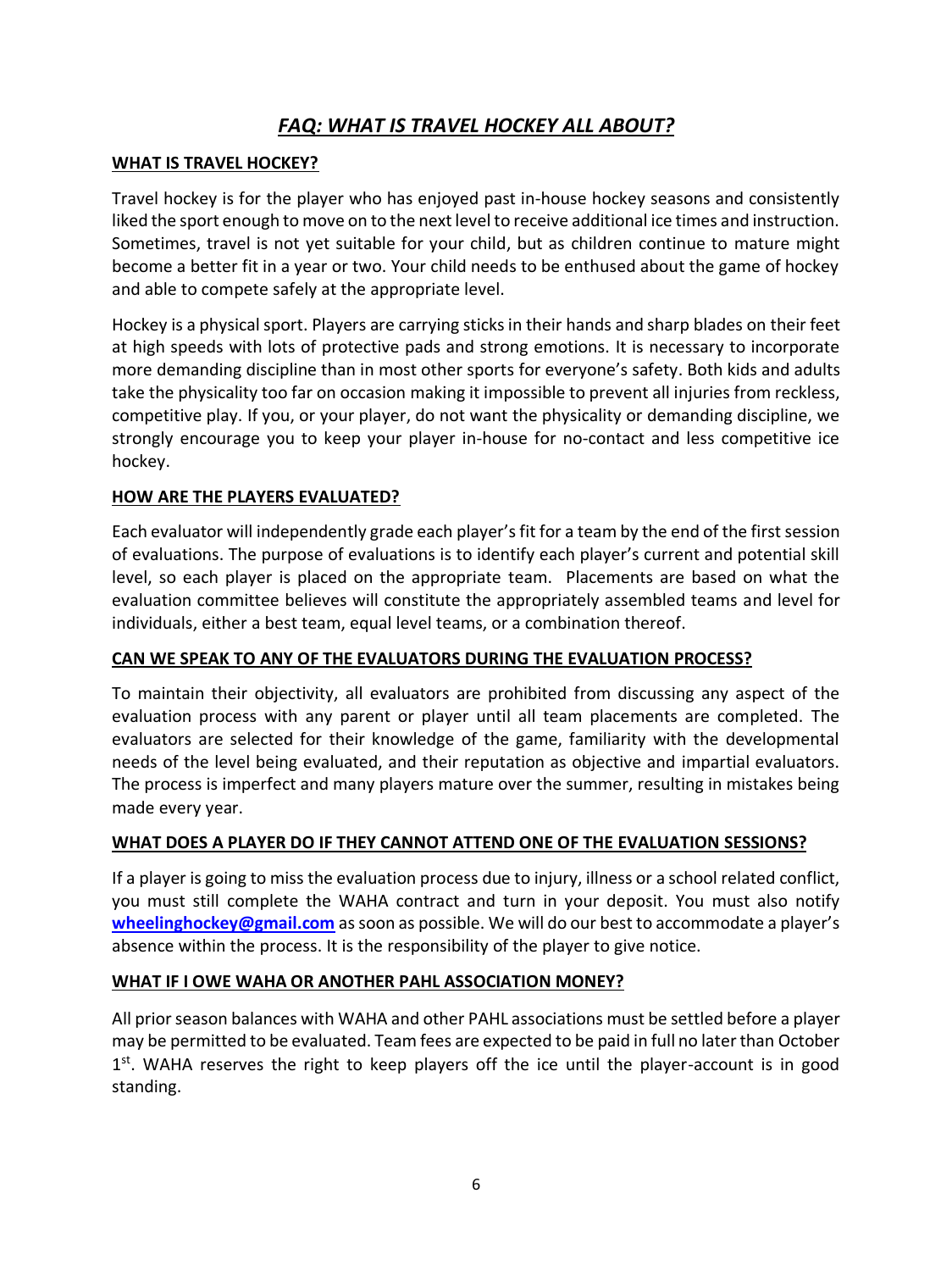## **THE HOCKEY SEASON**

#### **WHEN DOES THE HOCKEY SEASON BEGIN?**

The PAHL hockey season typically lasts from mid-September through the first week of March. Placement games start right after Labor Day. Dates and times TBD. Most teams are finished before lacrosse, soccer and baseball start their season. WAHA encourages all hockey players to participate in multiple sports for optimal athletic development. We allow our hockey players to finish their summer season sports before committing full time to hockey and we expect the same courtesy in return from spring sports. Some of our coaches like to do training in the off season. Dryland training is determined by each team's coach.

### **ARE PRACTICES AND GAMES MANDATORY?**

Travel hockey is a significant commitment. Players are expected to be committed to 2 practices weekly with games on weekends. If players miss practices/games, playing time is at the discretion of the coach. We understand that things happen and come up, but please be cautious of the number games and practices your player misses. Often times, rosters are 11-14 skaters so missing a player or two during games can be detrimental to the outcome.

#### **TOURNAMENTS?**

Teams can arrange for 2 optional out of town tournaments per season. WAHA recommends keeping at least one of the two tournaments within driving distance to cut down on overnight expenses. Tournament fees are not included in season player fees and becomes the responsibility of participating families. The team manager collects the fees and turns into the WAHA Treasurer who will cut a check to the tournament, all in an effort to keep payments transparent and protect the team managers. Additionally, player families are responsible to pay for coaches lodging expenses if coaches do not have a child on the team.

### **DO I HAVE TO BUY A PERSONALIZED JERSEY, HOCKEY BAG AND TRACK SUIT?**

Parents are required to purchase game jerseys for their player, WAHA will provide practice jerseys. Optional Wheeling Nailers tracksuits and merchandise are available for individual purchase at authorized merchants, including Wheeling Nailers front office. To keep cost down, players are not required to wear team apparel or use team hockey-bags to games or other functions. We recommend players purchase black socks, gloves, pants and helmets when it's time to replace current equipment.

### **WHAT HAPPENS IF I DECIDE TO LEAVE MY TEAM TO PLAY ELSEWHERE?**

All players need to be paid in **full** before being released from an active roster. Roster moves and releases require approval from WAHA's Competition Committee. Offers from better or higher placed teams after September 1 is not a reasonable excuse for a player release. Team comes first.

### **WE WANT TO HOLD A FUND RAISER FOR OUR TEAM, NOW WHAT?**